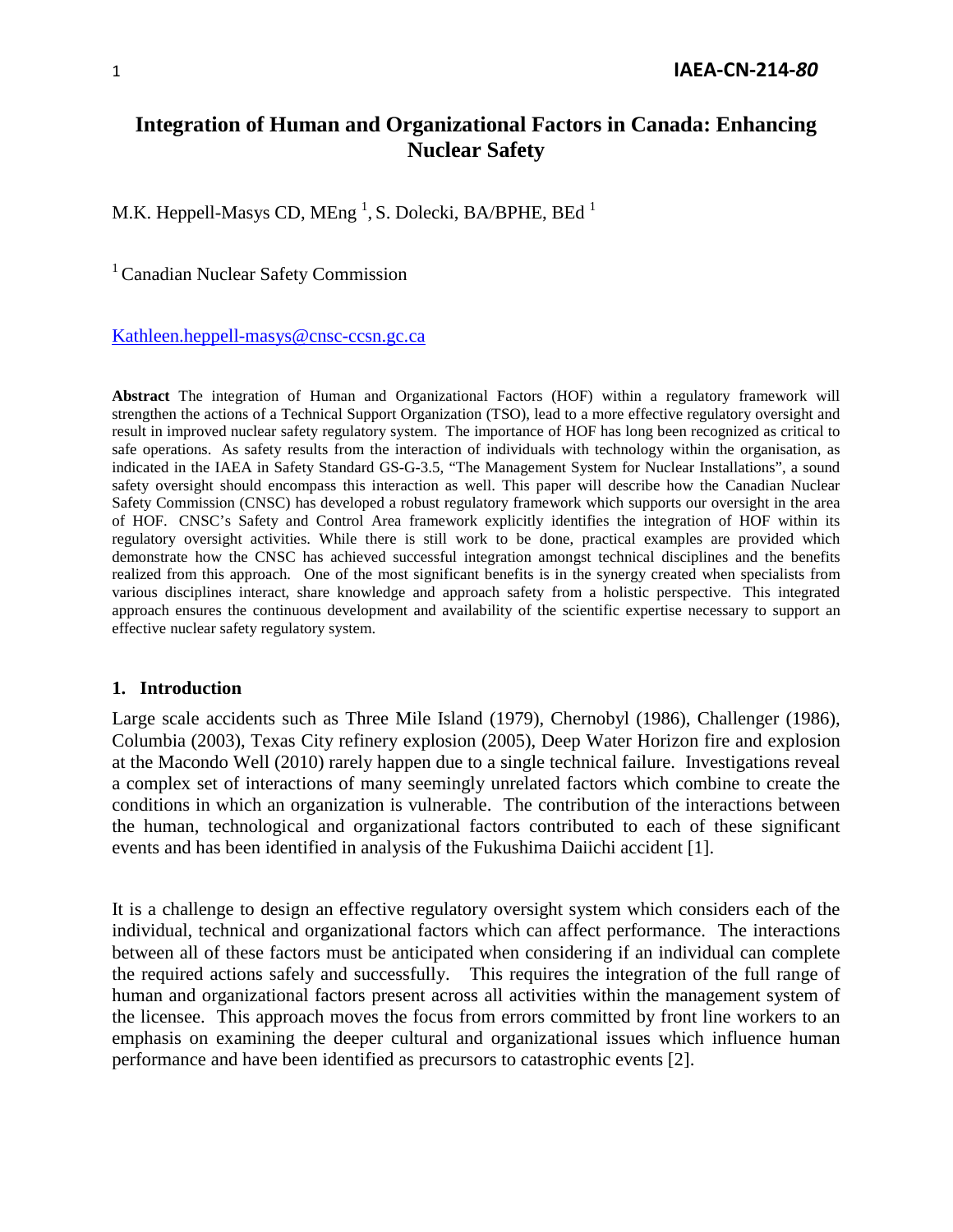This paper will describe how the CNSC has structured its regulatory oversight approach and supporting regulatory tools, to address the human, organizational and technical factors which affect nuclear safety.

## **2. Human and Organizational Factors**

The Directorate of Safety Management (DSM), in the Technical Support Branch of the CNSC, supports the regulatory mission and mandate of the CNSC by providing leadership and expertise in the areas of Human and Organizational Factors, Management Systems, Training Programs and Personnel Certification. Staff from DSM contribute to planning, implementing and evaluating safety management programs across the range of nuclear facilities and activities regulated by the CNSC.

Nuclear power plant licensees in Canada have a requirement to establish a management system (MS) in accordance with Canadian Standards Association (CSA) N286 which integrates the provisions for the management of health, environment, security, quality and economics [3,4]. An effective management system integrates all elements of management so the requirements for safety are established coherently with other requirements [4]. An effective management places the highest priority on safety in all decisions and actions and is the cornerstone of a healthy safety culture.

The requirement to implement a management system ensures that licensees integrate the programs at each facility and establish safety as the paramount priority in decision making and activities.

The IAEA (2014) [1] supports a systemic approach to safety addressing:

'…the whole system by considering the dynamic interactions within and among all relevant factors of the system — individual factors (e.g. knowledge, thoughts, decisions, actions), technical factors (e.g. technology, tools, equipment), and organizational factors (e.g. management system, organizational structure, governance, resources)'

For the purpose of this paper, human and organizational factors can be conceptualized as the foundation supporting human performance, as shown in Figure 1. Effective human performance integrates the full range of human factors considerations across all organizational functions and activities.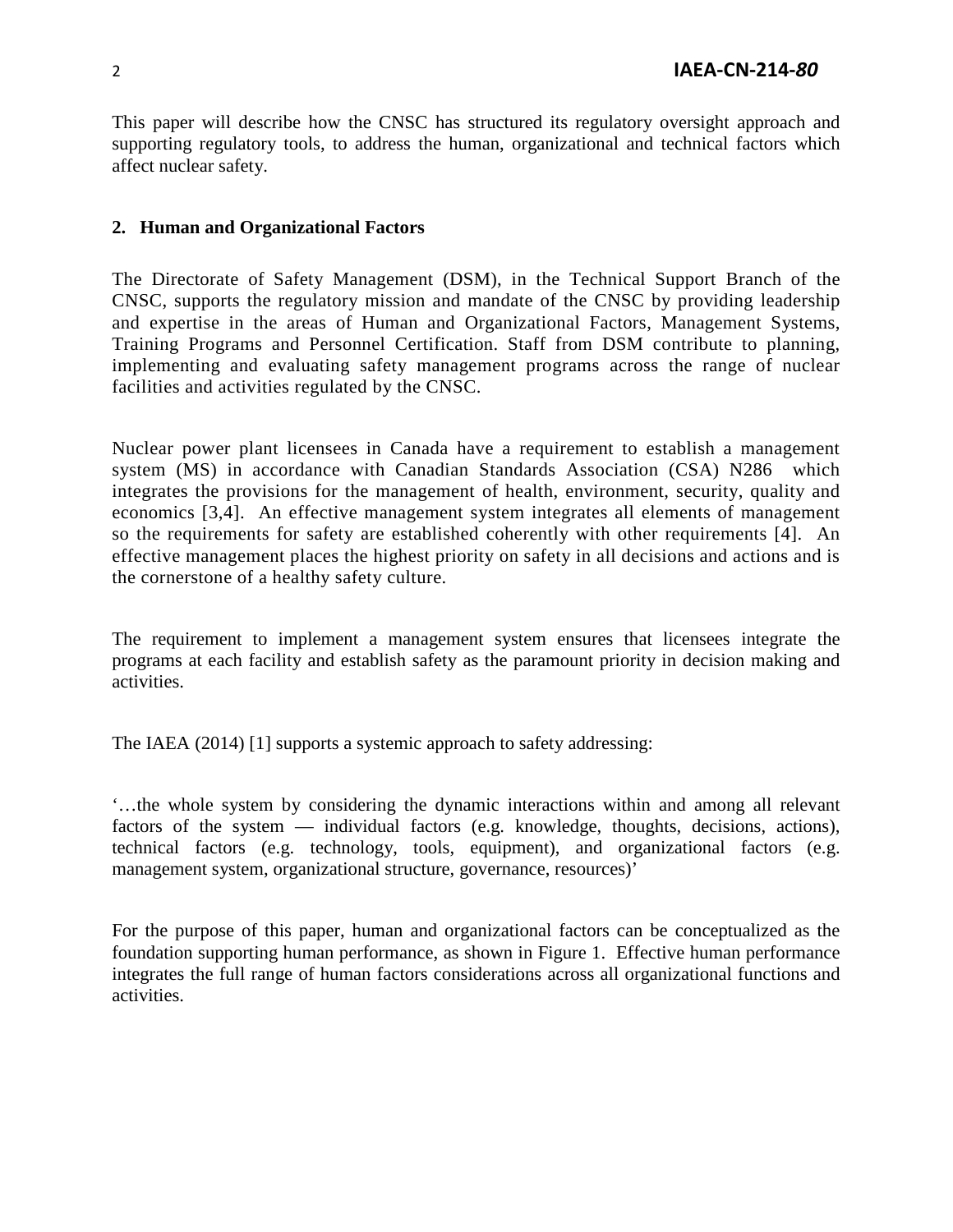

*Figure 1: Human and organizational factors related to the organization, technology, and individual can be conceptualized as the foundation that supports human performance. Examples of human and organizational factors are shown in this figure. Changes to the factors that affect human performance will influence how workers perform their job duties affecting overall nuclear safety* 

### **3. CNSC Regulatory Framework**

The CNSC has established a well-defined regulatory framework that consists of laws passed by Parliament, regulations, licences and regulatory documents, as shown in Figure 2. The Nuclear Safety and Control Act empowers the Commission to make regulations and to develop other regulatory tools to establish requirements and provide guidance related to the use of nuclear energy in Canada [5]. Regulations set out statutory requirements. Licences include conditions to which licensees must adhere. The CNSC's regulatory documents provide greater detail as to what an applicant or licensee must achieve to meet the CNSC's regulatory requirements.



Regulatory Documents

*Figure 2: Overview of regulatory framework.*

Human and organizational factors are addressed throughout the regulatory framework. The Nuclear Safety and Control Act [5] and Regulations include a number of requirements that enable the CNSC to address human and organizational factors. For example, the Nuclear Safety and Control Act requires licence applicants to be qualified and to make adequate provision for the protection of the environment, the health and safety of persons, and the maintenance of national security (Section 24(4) of Reference 5). The General Nuclear Safety and Control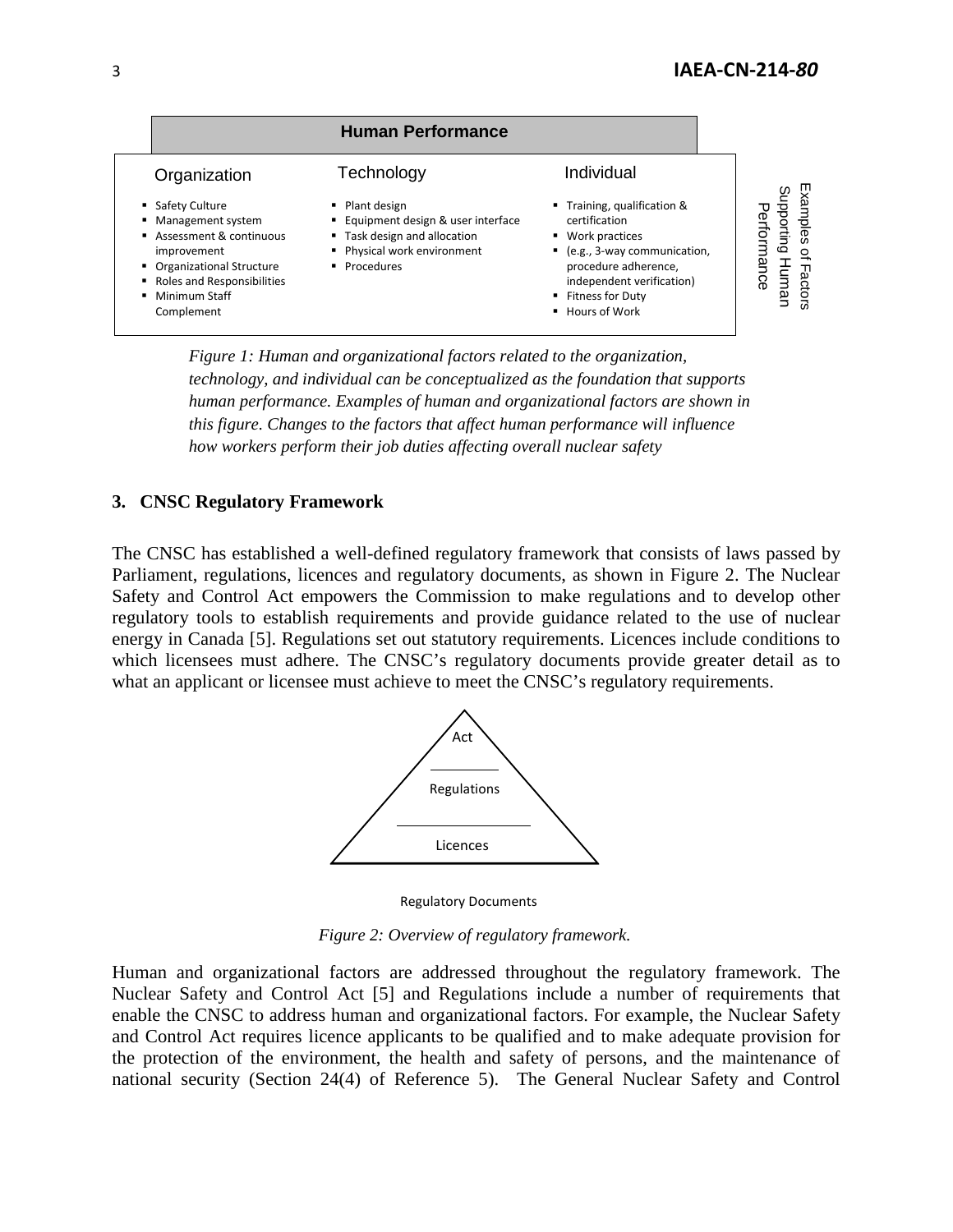Regulations include a range of requirements that address human and organizational factors applicable to applicants, licensees and workers (e.g., Sections 3, 12 and 17 of Reference 6).

Licences include conditions supporting human and organizational factors. For example, nuclear power plant licences require licensees to implement and maintain the following:

- A management system in accordance with CSA N286 standard [3]
- A human performance program;
- A minimum staff complement in the facility at all times;
- A training program; and
- A certification training and examination program.

The CNSC has a number of regulatory documents that focus on human factors [7-10] and others that embed human factors requirements such as design, maintenance, accident management and emergency response [11-15]. Forthcoming regulatory documents will address safety culture, human performance, fitness for duty and fatigue. A full set of regulatory documents is available on the CNSC's website at [www.nuclearsafety.gc.ca.](http://www.nuclearsafety.gc.ca/)

## **4. CNSC Safety and Control Area Framework**

The Safety and Control Area (SCA) Framework was created by the CNSC to provide structure to the oversight and regulatory activities applied to all licensed activities and facilities that the CNSC regulates. The SCA framework consists of 14 safety and control areas which are grouped into three primary "functional" areas (Management, Facility and Equipment, and Core Control Processes). This structure also serves as the guiding framework for the development of regulatory documents in support of licensing and compliance decisions. This is a systematic approach towards ensuring that the elements necessary for nuclear safety are addressed in a consistent manner.

HOF topics are specifically identified and integrated within 5 of the 15 SCAs in the framework (Table 1). There is a further breakdown of the SCAs into Specific Areas. At this level different divisions across the CNSC are identified as having either a lead or contributing role. The formal identification of HOF as either a lead or contributor is printed in italics in the table below. In the remaining areas, integration and collaboration occur on an informal basis.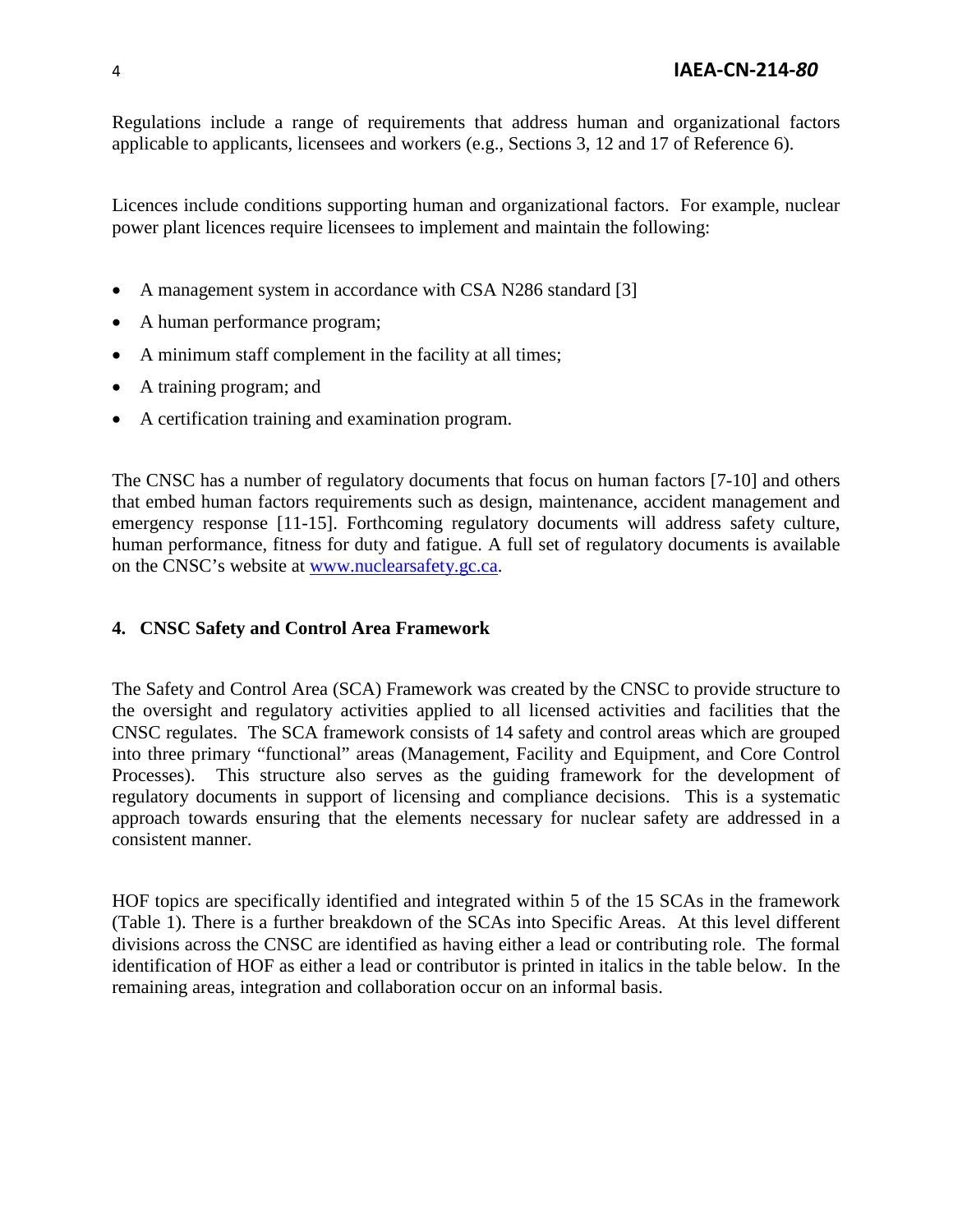# Table 1: SCA Framework

| <b>Functional Area</b>       | Safety and Control Area                               | HOF Related - Specific Areas                                                                                                                                                                                                                                                        |
|------------------------------|-------------------------------------------------------|-------------------------------------------------------------------------------------------------------------------------------------------------------------------------------------------------------------------------------------------------------------------------------------|
| Management                   | Management System                                     | <b>Management System</b><br>Organization<br>Performance Assessment and Management<br>Review<br><b>Operating Experience</b><br><b>Change Management</b><br><b>Safety Culture</b><br><b>Configuration Management</b><br><b>Records Management</b><br><b>Management of Contractors</b> |
|                              | Performance<br>Human<br>Management                    | Human Performance Program<br><b>Personnel Training</b><br><b>Personnel Certification</b><br>Certification<br>Examinations<br>Initial<br>and<br><b>Requalification Tests</b><br>Minimum Staff Complement<br><b>Fitness for Duty</b>                                                  |
|                              | <b>Operating Performance</b>                          | Procedures<br><b>Reporting and Trending</b><br><b>Accident Management and Recovery</b>                                                                                                                                                                                              |
| Facility<br>and<br>Equipment | <b>Safety Analysis</b>                                | Human Actions in Safety Analysis<br>Human Reliability Analysis                                                                                                                                                                                                                      |
|                              | Physical Design                                       | Human Factors in Design                                                                                                                                                                                                                                                             |
|                              | <b>Fitness for Service</b>                            |                                                                                                                                                                                                                                                                                     |
| Control<br>Core<br>Processes | <b>Radiation Protection</b>                           |                                                                                                                                                                                                                                                                                     |
|                              | Conventional Health and Safety                        |                                                                                                                                                                                                                                                                                     |
|                              | <b>Environmental Protection</b>                       |                                                                                                                                                                                                                                                                                     |
|                              | Emergency Management<br>and<br><b>Fire Protection</b> |                                                                                                                                                                                                                                                                                     |
|                              | <b>Waste Management</b>                               |                                                                                                                                                                                                                                                                                     |
|                              | Security                                              |                                                                                                                                                                                                                                                                                     |
|                              | Safeguards and Non-Proliferation                      |                                                                                                                                                                                                                                                                                     |
|                              | Packaging and Transport                               |                                                                                                                                                                                                                                                                                     |

The inclusion of HOF within the SCA framework is the primary method by which the regulatory oversight of human and organizational factors is integrated across the CNSC.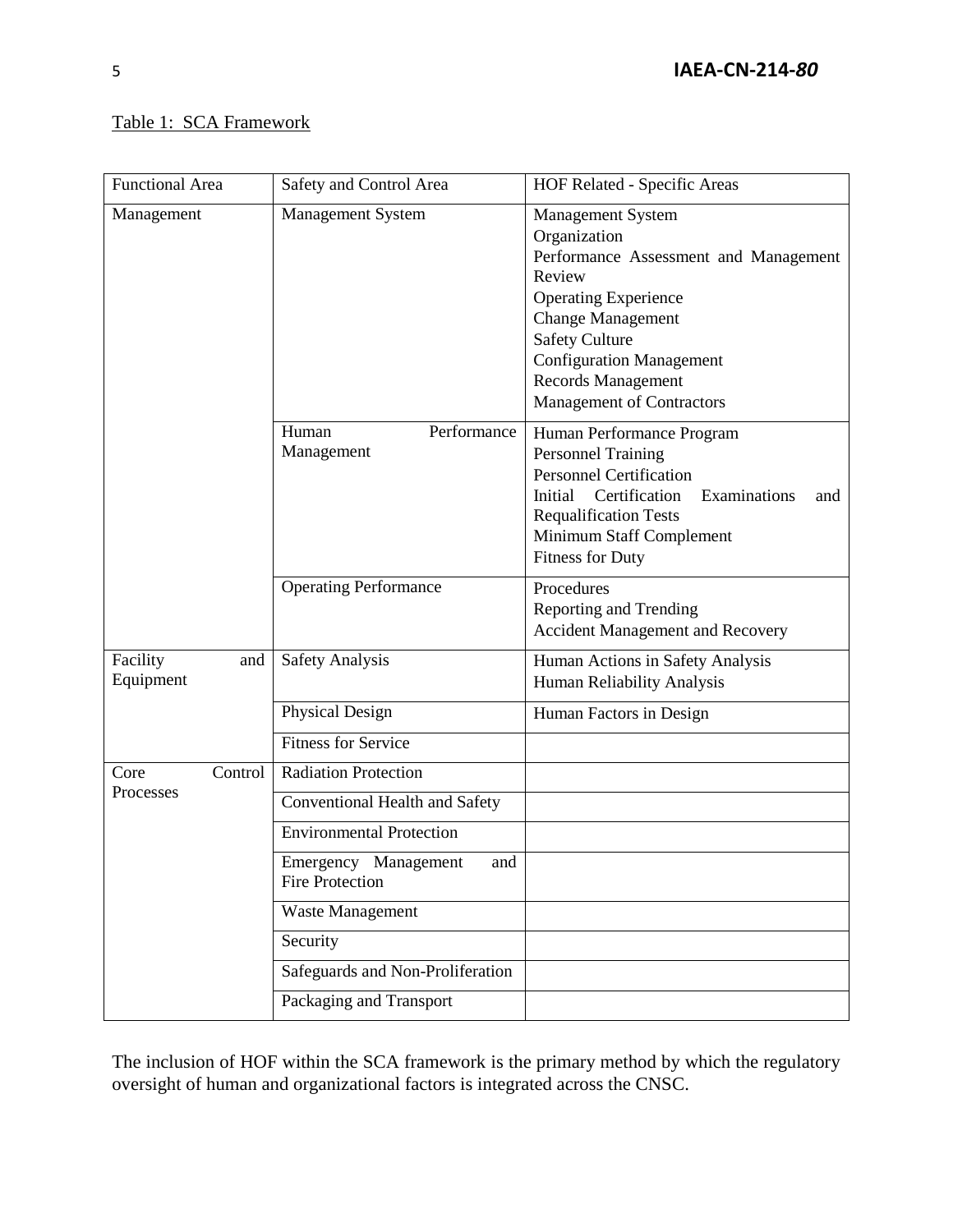#### **5. Practical Examples and Benefits**

#### Minimum Staff Complement:

Work done by the CNSC to assess the Minimum Staff Complement (MSC) of a licensee demonstrates the application of a multi-disciplinary and integrated approach to regulatory oversight.

The General Nuclear Safety and Control Regulations section 12 (1) (a) [6] requires licensees to, "ensure the presence of a sufficient number of qualified workers to carry on the licensed activity safely." Licensees meet this requirement by defining MSC which is the "minimum number of qualified workers who must be present at all times to ensure the safe operation of the nuclear facility and to ensure adequate emergency response capability." CNSC regulatory document G-323, entitled, Ensuring the Presence of Sufficient Qualified Staff at Class I Nuclear Facilities – Minimum Staff Complement [9], outlines the CNSC's expectations for conducting the baseline analysis and validation, monitoring for compliance and controlling changes to the MSC. MSC includes certified staff but also includes workers from all work groups required to conduct the licensed activity safely and to carry out emergency response actions. MSC does not refer to the overall staffing levels at a station. Figure 3 displays a graphical representation of MSC.



*Figure 3: Minimum Staff Complement Framework*

During this project, the licensee first conducted a systematic analysis to identify the most resource-intensive conditions under all operating states, design basis accidents and emergencies. The documentation reviewed included the following: events identified in the safety report, probabilistic safety analysis, credited operator actions, emergency operating procedures and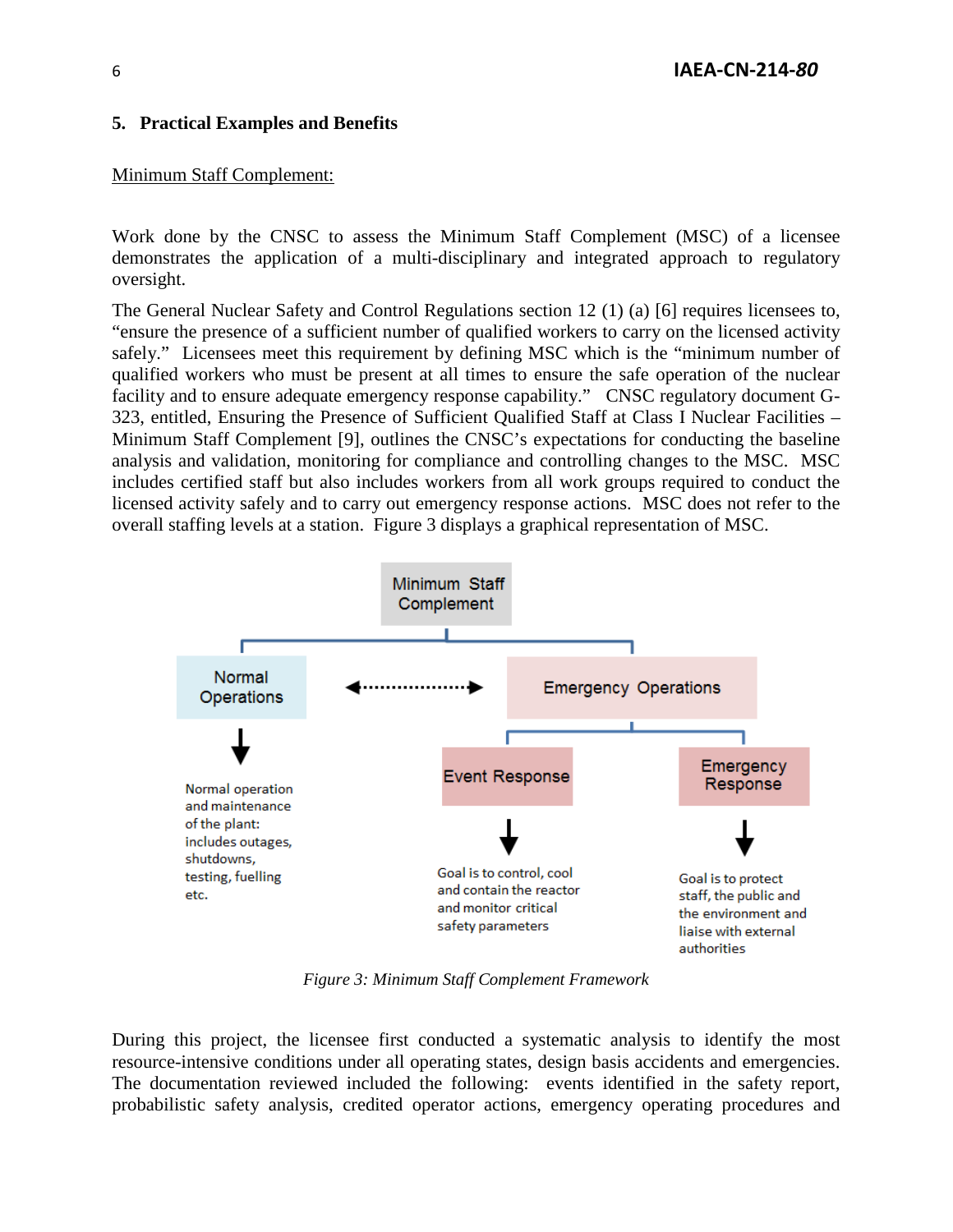operating strategies. From this initial analysis, the number and qualifications of staff required for the MSC was proposed. Following the analysis phase, validation exercises were conducted to demonstrate the adequacy of the MSC in achieving the safety goals. In this case, the safety goals are to control, cool and contain the reactor.

A multi-disciplinary approach was used by both the licensee and the CNSC in order to ensure a thorough understanding of event progression and staffing requirements for the resource-limiting event. The figure 4 below identifies the range of specialist expertise involved in this project at the CNSC.



*Figure 4: CNSC Participating Divisions*

CNSC staff working on this project identified the following benefits:

- Holistic understanding of event progression including activities for event and emergency response in the main control room, secondary control rooms and the field
- Development of a cross-disciplinary knowledge base amongst specialists on the team
- Sharing of knowledge between specialists from different disciplines and with varying levels of expertise (knowledge management)
- Improved working relationships with specialists from multiple divisions in the technical and operations branches across the CNSC
- **Breaking down of silos between different organizational units**

From the licensee perspective, the multi-disciplinary approach identified the following opportunities for improvement: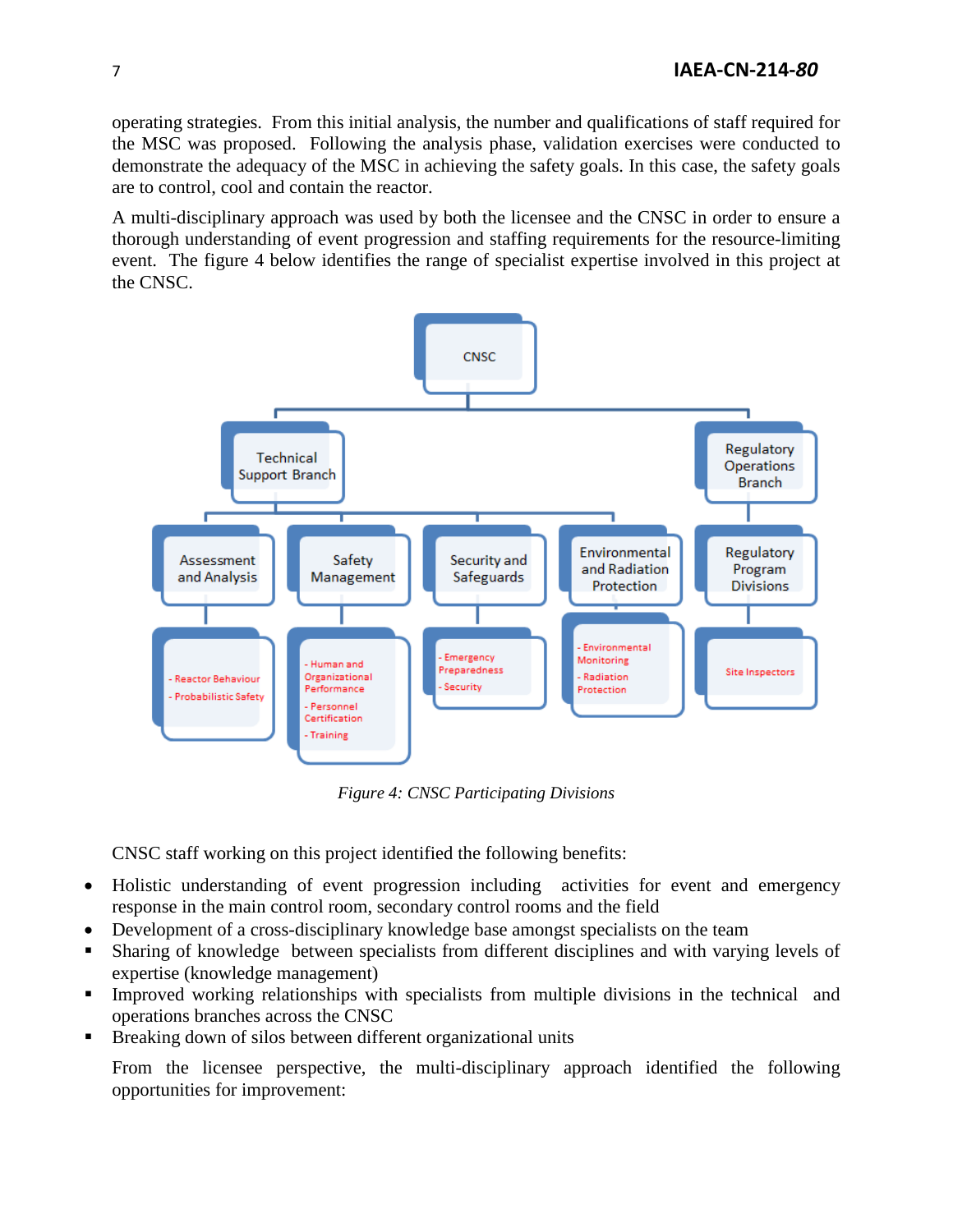- Coordinated training for main control room and field operations staff in the simulators and in the field.
- Improvements to command and control practices when the main control room is uninhabitable
- Training on the functionality and use of emergency communication systems
- **Improved availability of personnel protective equipment**
- Procedure and equipment configuration issues addressed
- **IMPROVED 4** Improved assembly and accounting procedures to maximize response

This project serves as an excellent example of how an integrated and multi-disciplinary approach to regulatory oversight can lead to improvements in nuclear safety. As the HOF specialist was the lead on this project, the interaction of the human, organizational and technical factors was a paramount consideration.

#### Other Examples:

In response to the Fukushima event, the CNSC developed an Action Plan to identify areas for improvement amongst NPP licensees. HOF were integrated in the closure criteria for many of the action items. HOF staff continue to be actively involved in monitoring and assessing licensee completion of the Fukushima station specific action items.

HOF requirements are explicit in a broader range of CNSC regulatory documents. Writing teams are comprised of individuals from a variety of disciplines which leads to a more holistic treatment of the topic under discussion. For example, HOF specialists were invited to participate on the writing teams of two recent regulatory documents: Accident Management and Nuclear Emergency Preparedness and Response [14-15].

Compliance verification activities are carried out by specialists from multiple divisions in the Technical Support Branch and inspectors from the Regulatory Operations Branch. The CNSC is moving towards the development of integrated inspection guides that support the work of participants from multiple disciplines.

For smaller licensees such as processing facilities and research reactors, multi-disciplinary teams that include HOF specialists manage facility oversight based on a graded approach to risk.

### **6.** Conclusion

The treatment of HOF at the CNSC is formalized in the SCA framework and supported by a robust suite of regulatory documents. The formal integration ensures that the human and organizational factors which have been shown to have an impact on nuclear safety are addressed in a systematic and consistent manner. This integrated approach has resulted in benefits realized by both the licensee and the CNSC. The licensee has identified and implemented tangible changes which have improved nuclear safety. For the CNSC, an integrated and collaborative approach has enhanced the development and availability of technical expertise which strengthens the actions of the Technical Support Branch. This supports an effective nuclear safety regulatory system which leads to improved nuclear safety in the Canadian industry.